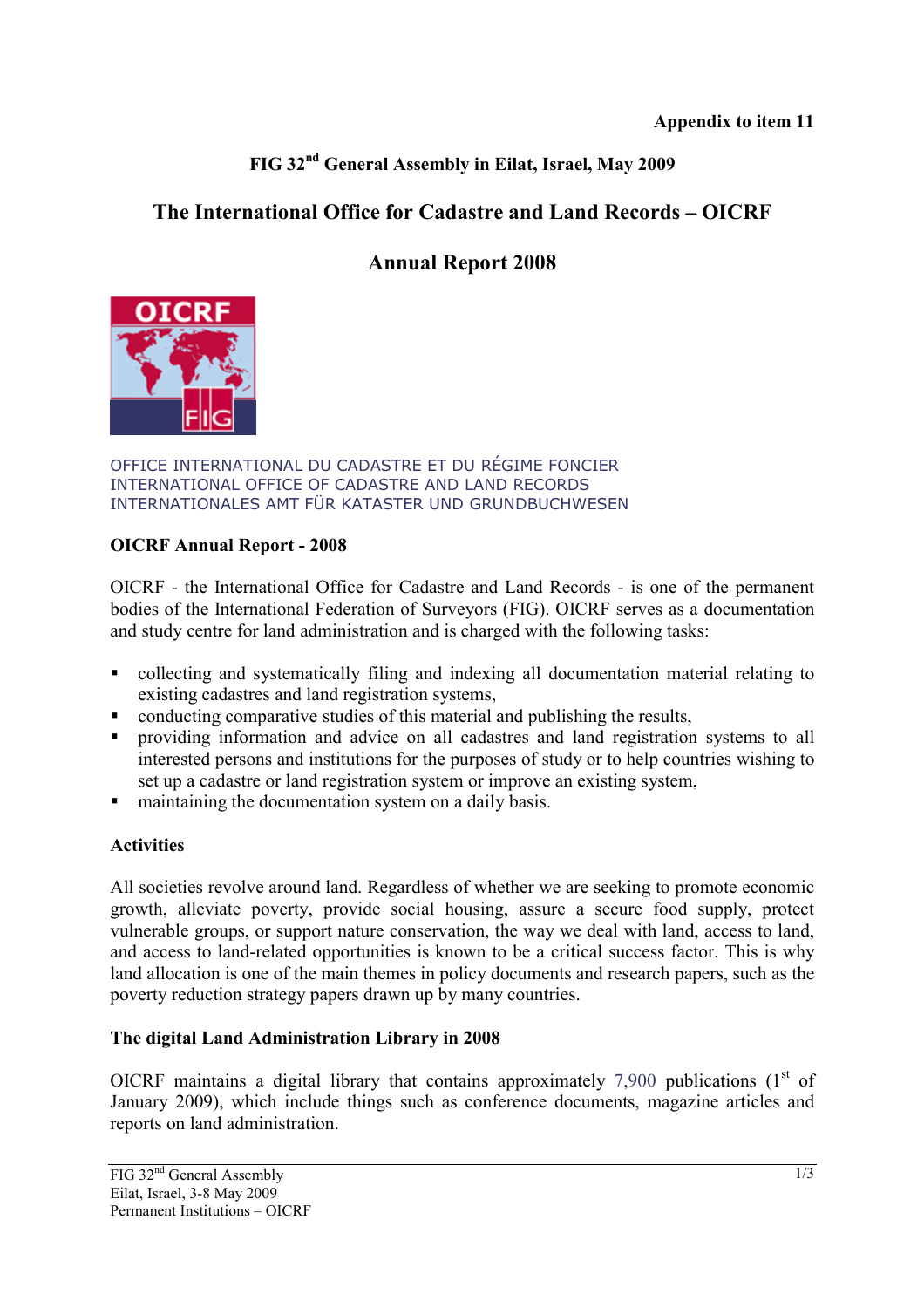| <b>TCRF</b>                                                                             | <b>Welcome to OICRF</b>                                                                                                                                                                                             |
|-----------------------------------------------------------------------------------------|---------------------------------------------------------------------------------------------------------------------------------------------------------------------------------------------------------------------|
|                                                                                         | Welcome to the International Office of Cadastre and Land Records (OICRF).<br>OECRF is a study and documentation centre for cadastre, land administration and affiliated fields of interest.                         |
| Office Schemational du<br>Eastactes et du Répieux Forcase                               | You can search our database for articles and papers on legal, administrative, organisational and institutional matters<br>concerning cadastre and land administration.                                              |
| Permanent Institution of the<br><b>International Federation of</b><br><b>Biannipons</b> | For each article the items "title", "author name(s)", "abstract" and "keywords" are included in OICRFs database. If you<br>know (part of) the contents of one or more of these items, you can apply a search on it. |
|                                                                                         | 团<br>Abstract                                                                                                                                                                                                       |
| <b>Monroe</b><br>Eventz<br>What's new                                                   | $\sqrt{7}$<br>Keyword                                                                                                                                                                                               |
| F35 organization<br>OICRE organization                                                  | $\boxed{2}$<br>Title                                                                                                                                                                                                |
| Contact us<br>Direta mar.<br>Links to attituted star                                    | 团<br><b>Author</b>                                                                                                                                                                                                  |
|                                                                                         | $-2$<br>Language                                                                                                                                                                                                    |
|                                                                                         | Search.<br><b>Extended help</b>                                                                                                                                                                                     |
|                                                                                         | <b>OFIG-OUTRE</b>                                                                                                                                                                                                   |
|                                                                                         | 2004 powered by het Kadaster<br>Best sieued with Microsoft Internet Explorer 5.9 or higher                                                                                                                          |
|                                                                                         |                                                                                                                                                                                                                     |

All of the available documents and the most recent publications can be accessed electronically at www.oicrf.org and downloaded in portable document format.

Users can also trace documents linked to a certain event, such as papers linked to a specific conference or seminar. The website is a popular resource. In 2008 the digital library got about 70.000 hits. This number is based on the application of new webstat software: Google Analytics. This software counts the hits as produced by users, this does not include hits produced by search engines – which were included in earlier OICRF reporting.

#### **Comparatative studies in 2008**

In 2008 OICRF published several comparatative studies:

Van der Molen, P. (2008) The virtual Kadaster. Editorial. In: Abroad, periodical newsletter of Kadaster International, Apedloorn, the Netherlands, 11(2008)1, p3.

Lemmen, C.H.J. and Törhönen, M.P. (interviewee) (2008) FAO important partner for FIG. In: GIM international : the global magazine for geomatics, 22 (2008)4, pp. 7-9.

Enemark, S. and van der Molen, P. (2008) Capacity assessment in land administration. Frederiksberg, International Federation of Surveyors (FIG), 2008. FIG publication 41, 35 p. ISBN: 978-87-90907-64-8.

Van der Molen, P. (2008) Investments. Editorial. In: Abroad, periodical newsletter of Kadaster International, Apedloorn, the Netherlands, 11(2008)2, p3.

Van der Molen, P. (2008) Going Virtual. Insiders View. In: GIM international : the global magazine for geomatics, 22 (2008)3.

Groenendijk, E.M.C. (editor) and Lemmen, C.H.J. (editor) (2008) Sharing good practices : e-learning in surveying, geo - information sciences and land administration, proceedings FIG International Workshop 11-13 June 2008 ITC, Enschede The Netherlands. Enschede, Apeldoorn, Frederickshaven, ITC, Kadaster, International Federation of Surveyors (FIG), 2008. 341 p. ISBN: 978-90-6164-271-8.

Lemmen, C.H.J. and Lemmens, M. (2008) The power of geography : GIM interviews Vanessa Lawrence, Director General and Chief executive, Ordnance Survey. In: GIM international : the global magazine for geomatics, 22 (2008)7, pp. 7-9.